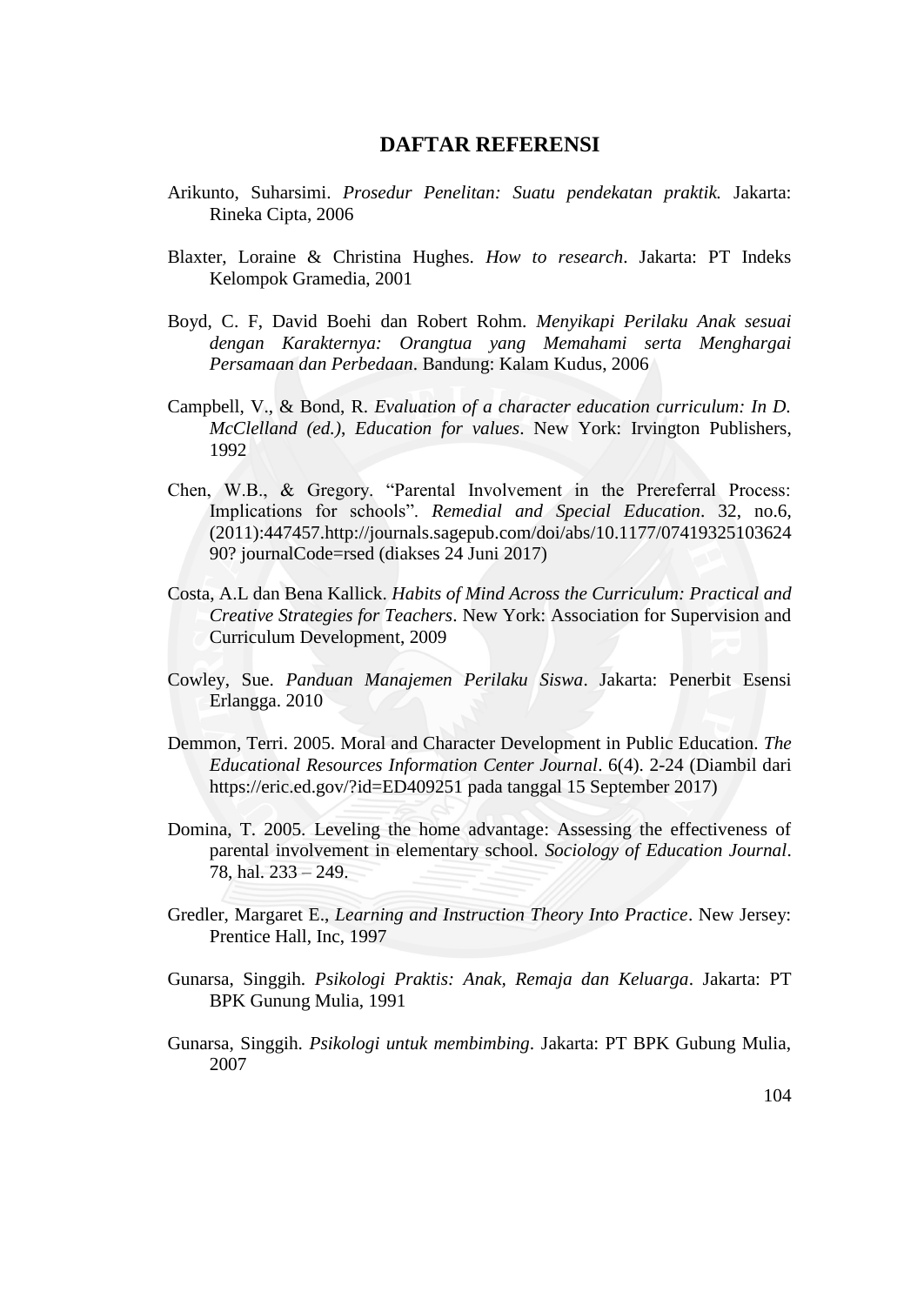- Hamdi, Asep Saepul. *Metode Penelitian Kuantitatif Aplikasi dalam Pendidikan*. Yogyakarta: Deepublish. 2014 (Diambil dari [https://books.google.co.id/books?id=UlqiCgAAQBAJ&pg=PA119&dg=uji+](https://books.google.co.id/books?id=UlqiCgAAQBAJ&pg=PA119&dg=uji+homogenitas&hl=en&sa=X&ved=0ahUKEwj7nNePq-onrpage&q=uji%20homogenitas&f=false) [homogenitas&hl=en&sa=X&ved=0ahUKEwj7nNePq](https://books.google.co.id/books?id=UlqiCgAAQBAJ&pg=PA119&dg=uji+homogenitas&hl=en&sa=X&ved=0ahUKEwj7nNePq-onrpage&q=uji%20homogenitas&f=false)[onrpage&q=uji%20homogenitas&f=false](https://books.google.co.id/books?id=UlqiCgAAQBAJ&pg=PA119&dg=uji+homogenitas&hl=en&sa=X&ved=0ahUKEwj7nNePq-onrpage&q=uji%20homogenitas&f=false) pada tanggal 19 November 2017)
- Harmon, Mark. *Normality Testin in Excel: The Excel Statistical Master. Excel Master Series*, 2011 (Diambil dari [http://books.google.co.id/books?id=rNsAxsExasYC&printsec=frontcover#v=](http://books.google.co.id/books?id=rNsAxsExasYC&printsec=frontcover#v=onepage&q&f=false) [onepage&q&f=false](http://books.google.co.id/books?id=rNsAxsExasYC&printsec=frontcover#v=onepage&q&f=false) pada tanggal 19 Novemebr 2017)
- Huitt, W. *Moral and Character Development: Educational Psycology Interactive*, 2004 (Diambil dari [http://chiron/Valdosta.edu/whuitt/col/morchr.](http://chiron/Valdosta.edu/whuitt/col/morchr) html. pada tanggal 13 Januari 2017)
- Lewis, Ramon. *Dilema Kedisiplinan: Kontrol, Manajemen, Pengaruh*. Jakarta: Grasindo, 2004
- Lickona, T. *Educating for character: How schools can teach respect and responsibility*. NewYork: Bantam, 2012
- Irwantoro, N dan Yusuf. *Kompetensi Pedagogik: Untuk Peningkatan dan Penilaian Kinerja Guru dalam Rangka Implementasi Kurikulum Nasional*. Surabaya: Genta Group Production, 2016
- Kagan, S. *Teaching for Character and Community: Educational Leadership,* 2001
- Kallick, Bena dan Costa. *Habits of Mind Across the Curriculum: Practical and Creative Strategies for Teachers*. Virginia: ASCD, 2009
- Kaplan, L. *Asking the Next Question.* Los Angeles: College Town Press, 1986
- Kohlberg, L. *The Psychology of Moral Development.* San Francisco: Harper & Row, 1984
- Mustafa, Zainal E. Q. *Mengurai Variabel Hingga Instrumentasi*. Yogyakarta: Graha Ilmu, 2009
- Nisfiannoor, M. *Pendekatan Statistika Modern untuk Ilmu Sosial*. Jakarta: Salemba Humanika, 2009
- Otten, E.H. (2002). *Developing character through literature.* Bloomington, IN: ERIC Clearinghouse on Reading, English dan Communication and The Family Learning Association.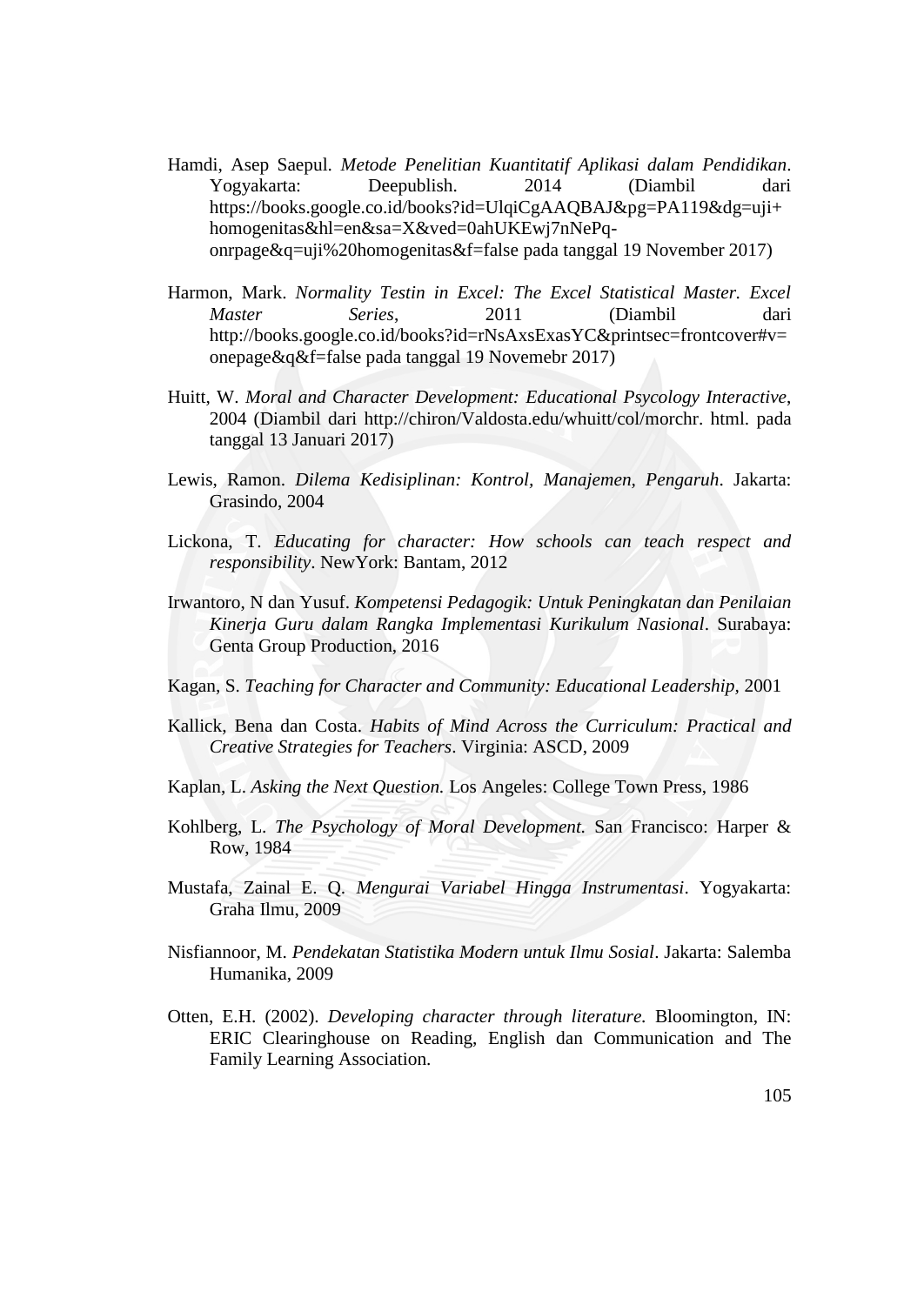- Ormrod, J. E. *Psikologi Pendidikan: Membantu Siswa Tumbuh dan Berkembang*. Jakarta: Erlangga, 2009.
- Park, N. 2009. Building strengths of character: Keys to positive youth development. *Reclaiming Children and Youth, 18*(2), 42-47. Diambil dari <http://search.proquest.com/docview/852770617?accountid=25704> (diakses 21 Desember 2016)
- Ping, Liu. 2009. A Critique of "Moral and Character Development". Journal of *Canadian Research & Developmeny Center of Sciences and Cultures*, 3(4), 42-52. (Diambil dari [http://www.cscanada.org](http://www.cscanada.org/) pada tanggal 23 Agustus 2017)
- Pramesti, Getut. *Kupas Tuntas Data Penelitian dengan SPSS 22*. Jakarta: PT Elex Media Komputindo, 2014
- Priyastama, Romie. *Buku Sakti Kuasai SPSS Pengolahan Data dan Analisis Data*. Yogyakarta: Start up, 2017
- Ramirez, A.Y. "Parent Involvement is Like Apple Pie: A look at parental involvement in two states". *High School Journal,* 85(1), 2001:1-9. <https://www.jstor.org/stable/40364375> (diakses 24 Januari 2017)
- Rasyid, Harun & Mansur. *Penelitian Hasil Belajar*. Bandung: CV Wacana Prima, 2012
- Rawambaku, Hendrik. *Metodologi Penelitian Pendidikan: Dasar-dasar analisis dan Pengolahan Data Statistik*. Jakarta: Libri, 2015
- Rich, Dorothy. *Sukses untuk Anak-anak Kelas 4-6 SD: Bergerak Melampaui Dasar sebgai Pembelajar yang Lebih Kuat*. Jakarta: PT Indeks, 2008
- Russell, William B., & Stewart Waters. 2014. "Developing Character in Middle School Students: A Cinematic Approach. "Clearing House, no. 4: 161- 167. Academic Search Complete, EBSCOhost (diakses 21 November 2016)
- Rusnak, Timothy. *An Integrated Approach to Character Education*. California: Corwin Press Inc, 1998
- Santoso, Singih. *Panduan Lengkap SPSS Versi 23*. Jakarta: PT Elex Media Komputindo, Jakarta, 2016
- Sarwono, J. *Metode Penelitian Kuantitatif dan Kualitatif*. Yogyakarta: Graha Ilmu, 2006